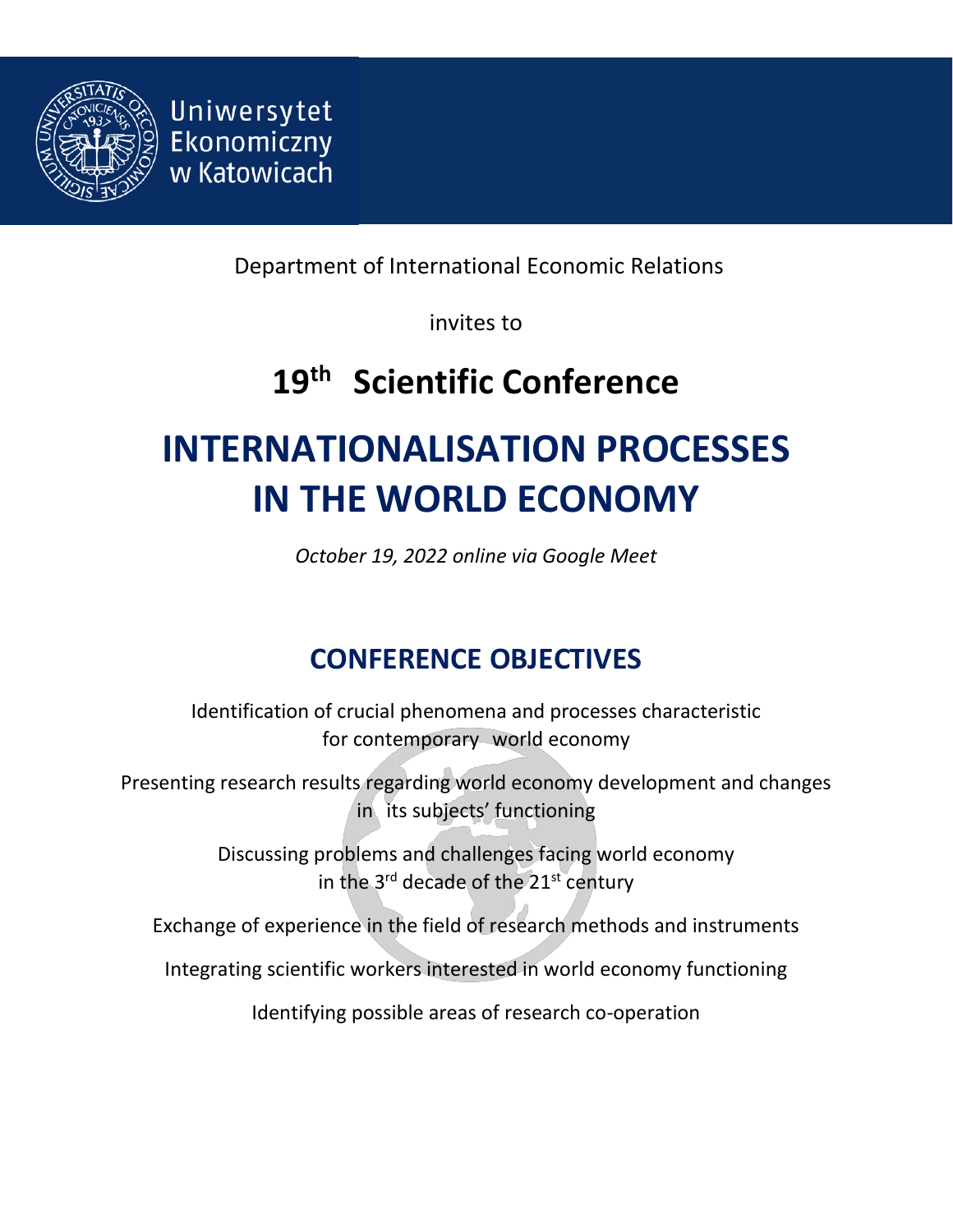#### **PROGRAMME BOARD**

Professor Malgorzata Dziembała, University of Economics in Katowice - Chair Professor Adam Ambroziak, Warsaw School of Economics Professor Bogusława Drelich-Skulska, Wroclaw University of Economics Professor Marian Gorynia, Poznań University of Economics and Business Professor Bohdan Jeliński, University of Gdańsk Professor Karolina Klecha-Tylec, Cracow University of Economics Professor Ewa Latoszek, Warsaw School of Economics Professor Wawrzyniec Michalczyk, Wroclaw University of Economics Professor Edward Molendowski, Cracow University of Economics Professor Ida Musiałkowska Poznań University of Economics and Business Professor Jacek Pietrucha, University of Economics in Katowice Professor Tadeusz Sporek, University of Economics in Katowice Professor Kazimierz Starzyk, WSB University in Poznań Professor Marzenna Weresa, Warsaw School of Economics

#### **CONFERENCE TOPICS**

- The effects of modern armed conflicts, COVID-19 pandemics, and instability of the global economy and its actors
- Global issues
- The European Union and integration processes in the global economy
- Internationalisation of enterprises and national economies
- Competition and co-operation in the world economy
- Digitalization and sustainable development an international perspective

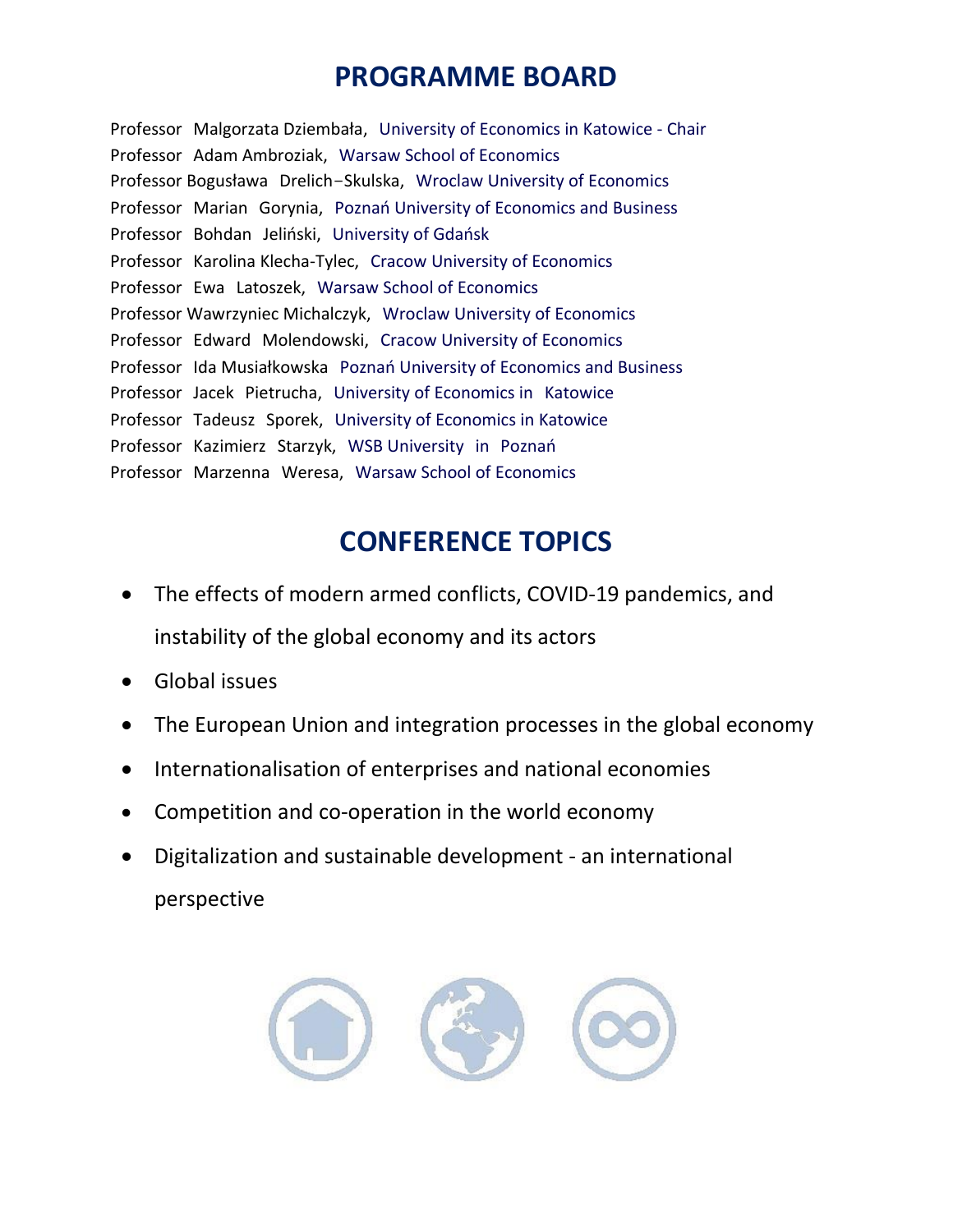#### **IMPORTANT DATES**

| June 30, 2022           | registration and abstract submission via e-mail to:<br>msekonferencja@ue.katowice.pl         |
|-------------------------|----------------------------------------------------------------------------------------------|
| <b>July 15, 2022</b>    | notification of the Programme Committee decision                                             |
|                         | September 20, 2022 full paper and publishing agreement submission; conference<br>fee payment |
| <b>October 19, 2022</b> | online conference                                                                            |

### **CONFERENCE PAPERS PUBLICATION**

- chapter in a scientific monograph published by the University of Economics in Katowice (open access publication). Texts can be submitted in Polish and English. Conditions of publication: preparation of the text (max. 22 thousand characters with spaces) according to the template (downloadable from the conference website), obtaining a positive review, providing a scan and the original of the publishing agreement, participation in the conference.
- Przegląd Europejski (ISSN 1641-2478; e-ISSN 2657-6023; MEiN: 70 pts) <https://przegladeuropejski.com.pl/resources/html/cms/MAINPAGE>
- Journal of Economics and Management (ISSN 1732-1948; e-ISSN 2719-9975; MEiN: 70 pts)<https://sciendo.com/journal/JEMUEKAT>

The full text of the conference paper and the can of publishing agreement should be delivered via e-mail to: **[msekonferencja@ue](mailto:msekonferencja@ue.katowice.pl).katowice.pl**. Publishing agreement should be sent by traditional post to: Department of International Economic Relations, University of Economics in Katowice, Bogucicka

3a, 40-226 Katowice (with annotation **"Konferencja MSE 2022"**).